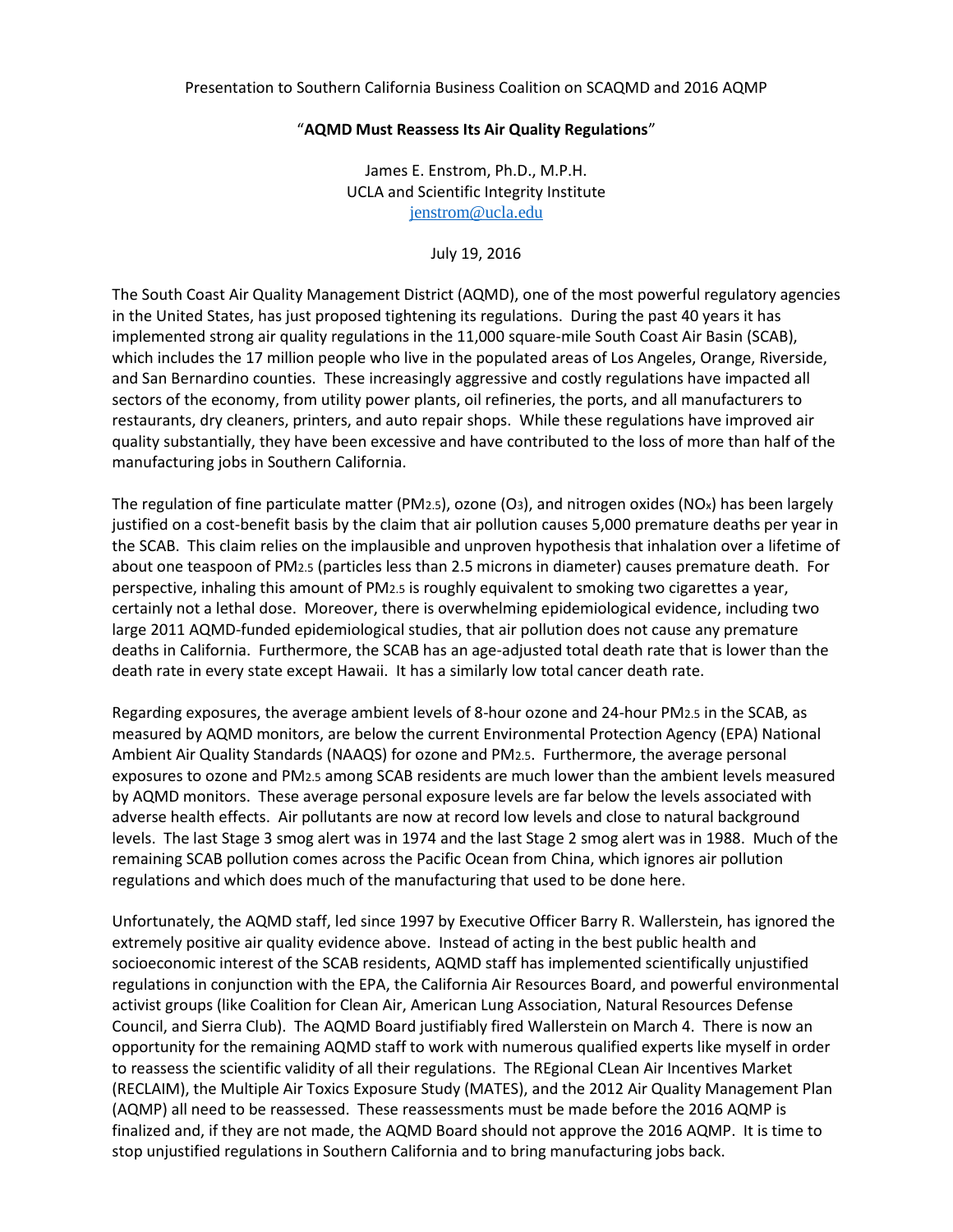

 $\boldsymbol{\mathcal{C}}$ 

Strengthening the Voice of Business

## BizFed-Southern California Business Coalition on AQMD and CARB Tuesday, July 19, 2016  $10$  a.m.  $-$  2 p.m. Southern California Gas Company Energy Resource Center 9240 Firestone Blvd., Downey, CA 90241 **HOST: Southern California Gas Company**

| Ι.    | <b>Welcome and Introductions</b><br>Peter Whittingham, Joe Hower, and Tracy Hernandez                                                                                                  | $10:00$ a.m. |
|-------|----------------------------------------------------------------------------------------------------------------------------------------------------------------------------------------|--------------|
| п.    | Special presentation and discussion on the 2016 Draft AQMP<br>and Socioeconomic Report with Wayne Nastri, Dr. Philip Fine,<br>and Dr. Elaine Shen<br>Introduction by Peter Whittingham | $10:15$ a.m. |
| III.  | Discussion of next steps on AQMP<br>Peter Whittingham                                                                                                                                  | $11:15$ a.m. |
| IV.   | Special presentation on air pollution science<br>in Southern California by Dr. James Enstrom                                                                                           | $11:30$ a.m. |
| v.    | <b>Networking Lunch / Break</b>                                                                                                                                                        | 12:15 p.m.   |
| VI.   | <b>Board Outreach</b><br>Joe Hower                                                                                                                                                     | 12:30 p.m.   |
|       | <b>CARB</b><br>$\bullet$<br><b>SCAQMD</b><br>i. Recap of conversation with Chairman Dr. William Burke on 7/12                                                                          |              |
| VII.  | Legislation<br>SB 1387 - Joe Hower and Peter Herzog<br>SB 32 and AB 197 - Alene Taber and Kristin Garcia<br>$\bullet$                                                                  | 12:50 p.m.   |
| VIII. | SIP Strategy, Freight Action Plan, Shutdown Credits in RECLAIM<br>Joe Hower                                                                                                            | 1:20 p.m.    |
| IX.   | Wrap Up / Next Steps<br>Peter Whittingham                                                                                                                                              | $1:45$ p.m.  |
|       | Next Meeting - Board Member to invite / location                                                                                                                                       |              |